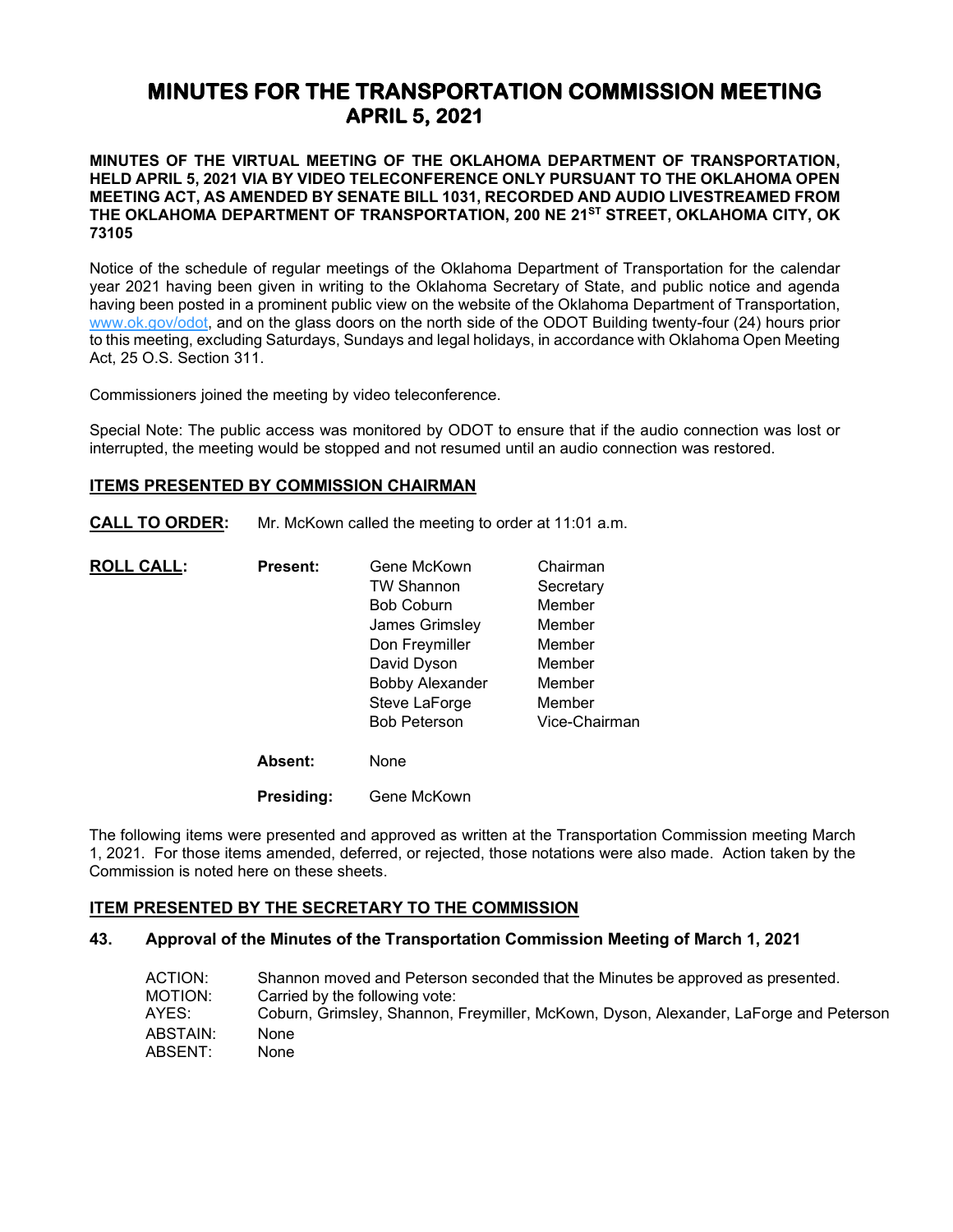## **CONSENT DOCKET PRESENTED BY COMMISSION CHAIRMAN**

### **44. Programming of Federal Railroad Crossing Safety Funds - Section 130 Title 23 Funds - Mr. Schwennesen**

### **a) Beckham County – Commission District V**

In Elk City, Construction funding for a Signal and Median project which includes the installation of pedestal-mounted flashing light signals with gate arms and two 70-foot 6-inch concrete medians at the intersection of Pioneer Road with the Farmrail Company mainline. Total cost is \$349,882.00

### **45. Land Sales – Mr. Phillips**

- **a)** Muskogee County District I located along the north side of US-62 at the intersection of North Two Mile Road east of Ft. Gibson, OK - \$30,005.00
- **b)** Okmulgee County District I located along the north side of US-62 at the intersection of N-S 4040 Rd. east of Morris, OK - \$43,100.00
- **c)** Comanche County District VII located along the south side of US-277, approximately 1.5 miles west of I-44 near Elgin, OK - \$4,690.00

| ACTION: | Peterson moved and Dyson seconded that the Consent Docket be approved as presented.   |
|---------|---------------------------------------------------------------------------------------|
| MOTION: | Carried by the following vote:                                                        |
| AYES:   | Coburn, Grimsley, Shannon, Freymiller, McKown, Dyson, LaForge, Alexander and Peterson |
| NAYES:  | None                                                                                  |
| ABSENT: | None                                                                                  |
|         |                                                                                       |

## **END OF CONSENT DOCKET**

## **ITEMS PRESENTED BY DIRECTOR OF ENGINEERING – Mr. Tegeler**

## **46. Engineering Contracts**

**a)** Adair, Cherokee, McIntosh & Muskogee Counties – District I – to prepare construction plans for US-59: from 0.70 miles south of Illinois River, extending north 3.16 miles to Delaware County Line, SH-82: beginning at south Indian Road in Pettit, extending north 4.6 miles to US-62 junction, US-69: from 0.44 miles south of junction SH-150, north 6.88 miles, US-266: from US-69, east 1.63 miles to Elk Creek, I-40: from milepost 288.44 to milepost 292.58, and SH-16: from 0.46 miles south of the Arkansas River, north 4.9 miles to SH-251A junction

| CI-2304 | McClelland Consulting Engineers, Inc. | \$356,390.00 |
|---------|---------------------------------------|--------------|
|---------|---------------------------------------|--------------|

- **b)** McIntosh County District I to prepare construction plans for SH-9 over Unnamed and Wallace Creek, 6.0 and 6.2 miles east of junction SH-52
	- CI-2303 Holloway, Updike & Bellen, Inc. \$738,709.00
- **c)** Bryan County District II to prepare construction plans for SH-78 at Gerlach Drive, approximately 2.5 miles north of Main Street

| CI-2305 | Poe & Associates, Inc. | \$195,078.00 |
|---------|------------------------|--------------|
|---------|------------------------|--------------|

**d)** Mayes County – District VIII - to prepare construction plans for US-69: beginning at the Mayes/Wagoner County Line and extending north 6.7 miles

CI-2310A Grossman & Keith Engineering Company \$693,290.00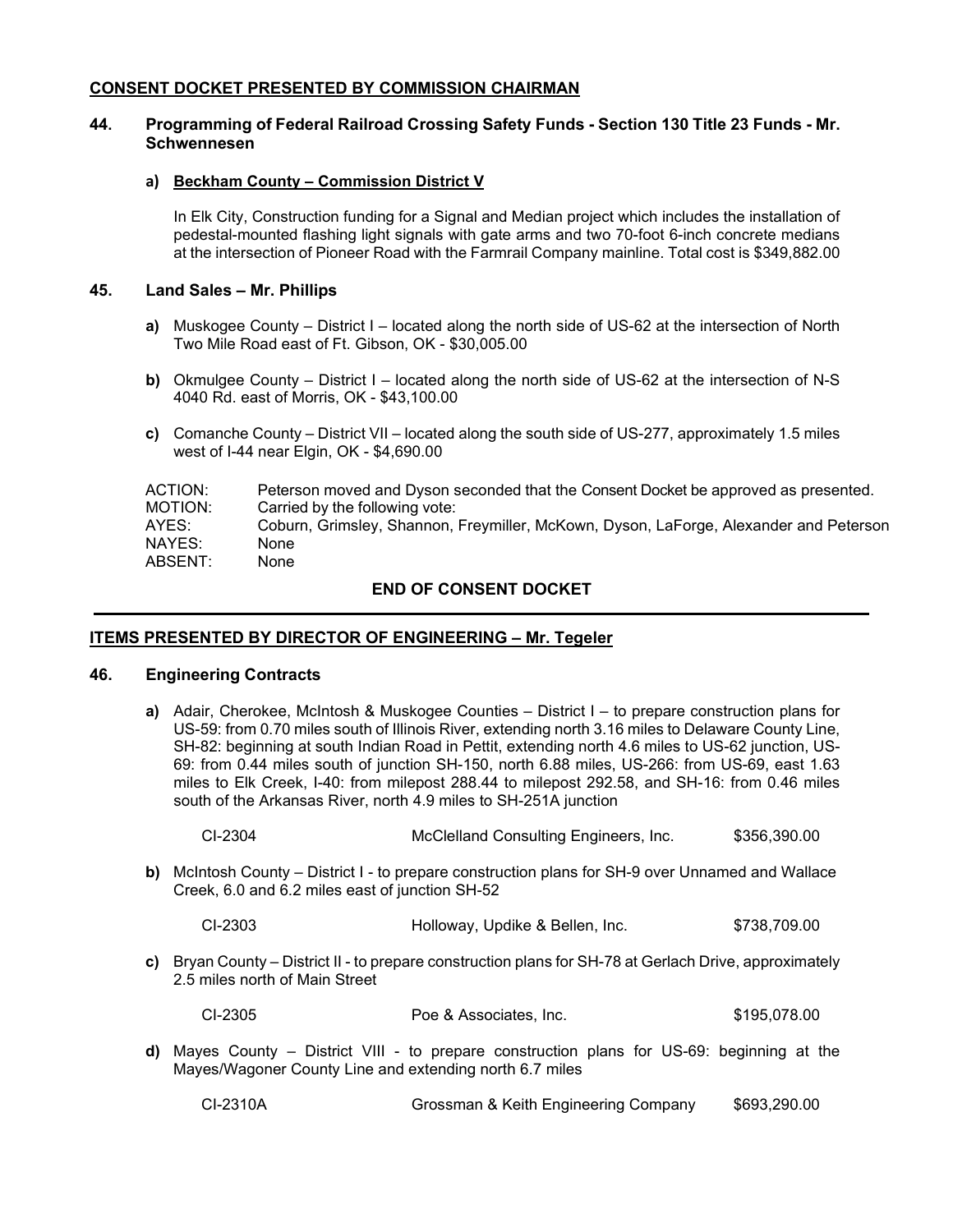ACTION: Freymiller moved and Shannon seconded that the Item be approved as presented. MOTION: Carried by the following vote: AYES: Coburn, Grimsley, Freymiller, Shannon, McKown, Dyson, Alexander, LaForge and Peterson NAYES: None ABSENT: None

## **47. Engineering Contract Supplement**

**a)** Statewide – All Districts – On-Demand Project Reconnaissance Data Collection

| CI-2141A | Supplement 1 | Able Consulting, LLC           |
|----------|--------------|--------------------------------|
| CI-2141B | Supplement 1 | C. H. Guernsey & Company       |
| CI-2141C | Supplement 1 | CP&Y, Inc.                     |
| CI-2141D | Supplement 2 | EST, Inc.                      |
| CI-2141E | Supplement 1 | <b>Garver LLC</b>              |
| CI-2141F | Supplement 2 | Guy Engineering Services, Inc. |
| CI-2141G | Supplement 1 | H.W. Lochner, Inc.             |
| CI-2141H | Supplement 1 | Triad Design Group, Inc.       |

The total aggregate increase for these Contract supplements is \$2,000,000.00

**b)** Statewide – All Districts – On-Demand for Strategic Asset & Performance Management

CI-2250C Supplement 1 High Street Consulting Group, LLC \$250,000.00

**c)** Haskell & LeFlore Counties – Districts I & II – this supplement is for additional engineering to develop final construction plans for US-271 over Fourche Maline Creek

EC-1360B Supplement 7 Guy Engineering Services, Inc. \$78,200.00

**d)** Payne County – District IV – this supplement is for additional engineering to develop final construction plans for SH-51: from Western Road, east 2.0 miles to junction of US-177

CI-2119 Supplement 1 EST, Inc. \$11,900.00

**e)** Washita County – District V – this supplement is for additional engineering to develop final construction plans for US 183: beginning at SH-55 and extend north 7.72 miles

EC-577G Supplement 13 Tetra Tech, Inc. 6140,746.00

| ACTION: | Dyson moved and Freymiller seconded that the Item be approved as presented.           |
|---------|---------------------------------------------------------------------------------------|
| MOTION: | Carried by the following vote:                                                        |
| AYES:   | Coburn, Grimsley, Freymiller, Shannon, McKown, Dyson, Alexander, LaForge and Peterson |
| NAYES:  | None                                                                                  |
| ABSENT: | None                                                                                  |

### **ITEMS PRESENTED BY CONSTRUCTION DIVISION ENGINEER – Mr. Leonard**

## **48. Change Orders with Cumulative Total of \$75,000.00 or Less – Information Only**

- **a)** Atoka County US-69 NHPP-013N(170)PM / 28947(04), \$16,462.20, 0.67%
- **b)** Atoka County US-69 NHPP-013N(174)PM / 30411(04), \$0.13, -0.00% Underrun
- **c)** Canadian County I-40 NHPPI-209N-(078)PM / 30715(04), \$8,605.14, 0.06%
- **d)** Carter County SH-53 STP-210C(066)PM / 24104(07), \$5,943.05, 0.03%
- **e)** Carter County US-70 STP-210F(077)3B / 34783(04), \$1,200.00, 0.15%
- **f)** Cotton County Co. Rd. CIRB-217D(047)RB / 31119(04), \$59.40, 0.02%
- **g)** Creek County SH-33 SSR-219B(067)SR / SSR-219B(068)SR / 32710(04), \$33,865.01, 1.54%
- **h)** Delaware County Co. Rd. STP-221D(043)CI / 29896(04), \$55,683.68, 5.55%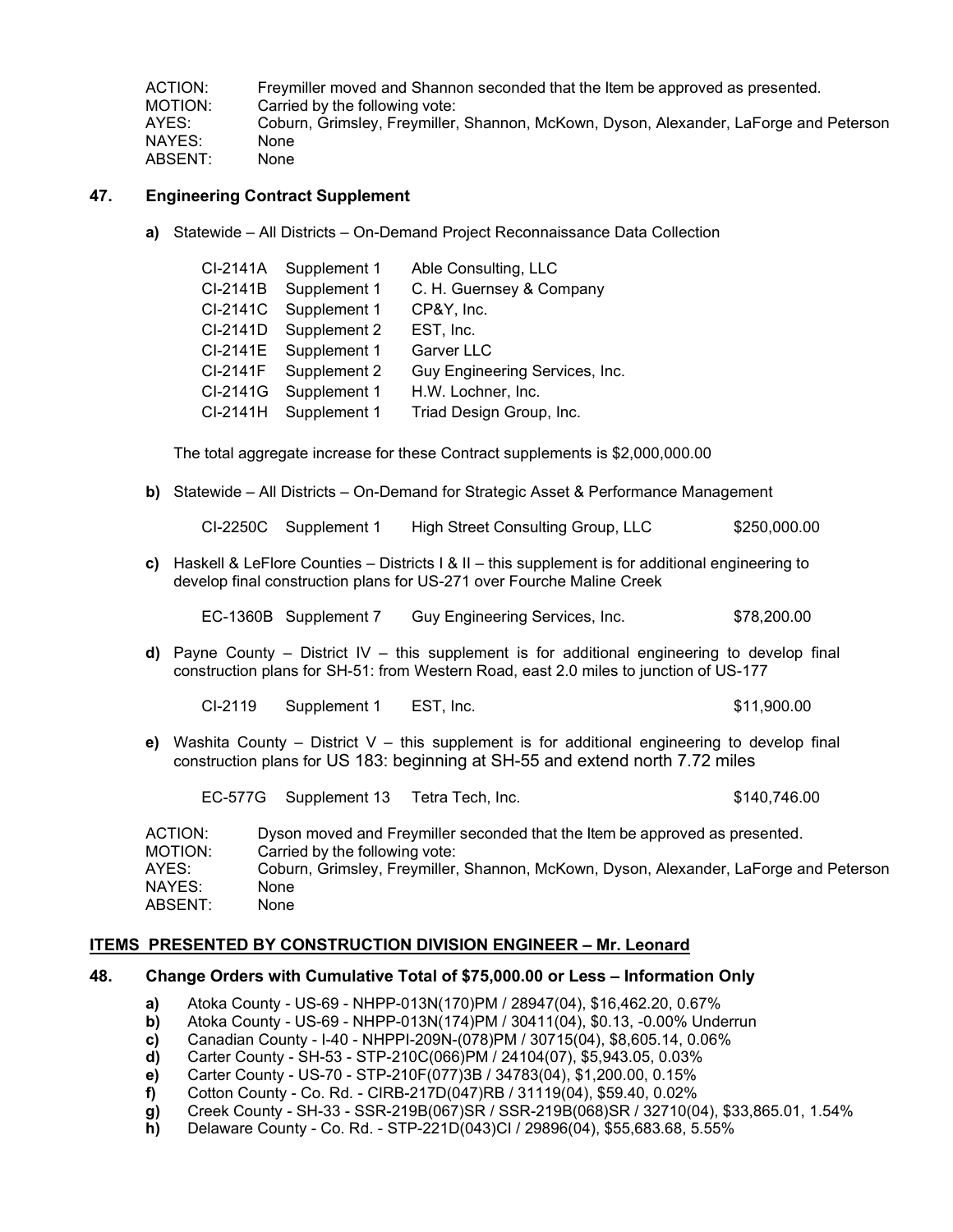**i)** Delaware County - SH-20 - SBR-221C(045)SB / 31361(04), \$9,872.44, 1.48% **j)** Delaware County - SH-10 - SSR-221C(044)SR / 32725(04), \$18,799.80, 1.08% **k)** Garfield County - SH-132 - SSP-224C(070)PM / 29482(04), \$48,392.46, 5.62% **l)** Garfield County - US-64 - SBR-019N(134)SB / 30641(04), \$6,202.39, 0.69% **m)** Grady County - US-81 - HSIPG-011N(102)TR / 33607(04), \$11,656.86, 0.75% **n)** Jefferson County - Co. Rd. - CIRB-234C(045)RB / 29914(04), \$17,444.59, 0.29% **o)** Kay County - SH-11 - SBR-236B(069)SB / 32772(04), \$1,136.00, 0.25% **p)** Love County - I-35 - HSIPIG-3500-(014)IT / 31603(04), \$9,467.50, 1.51% **q)** McIntosh County - Co. Rd. - STP-246C(009)CI / 30256(04), \$15,407.69, 0.57% **r)** McIntosh County - US-69 - NHPP-019N(175)PM / 30572(04), \$8,250.00, 0.03% **s)** Muskogee County - Co. Rd. - STP-251D(080)CI / 31163(04), \$2,302.14, 0.76% **t)** Oklahoma County - I-40 - NHPPI-0040-5(394)129SS / NHPPI-4000-(095)PM / 23310(04), \$44,382.64, 0.06% **u)** Oklahoma County - Ct. St. - STP-155E(746)EH / 26889(04), \$12,179.85, 12.69% **v)** Oklahoma County - SH-77H - SBR-255N(517)SB / 27107(04), \$0.00, 0.00% **w)** Oklahoma County - I-240 FRONTAGE ROAD - TAP-255N(331)AG / 31438(04), \$38,594.10, 6.15% **x)** Oklahoma County - Co. Rd. - STP-255D(506)CO / 32884(04), \$1,200.00, 0.12% **y)** Oklahoma County - US-62 - NHPP-255N(522)3B / 34814(04), \$23,100.00, 5.58% **z)** Osage County - SH-99 - STP-257B(056)SS / 28860(04), \$17,078.20, 1.71% **aa)** Pontotoc County - SH-19 - STP-162B(187)SS / 21841(07), \$31,500.00, 0.19% **bb)** Pontotoc County - US-377 - SSP-262B(041)SS / 23285(08), \$1,331.20, 0.45% **cc)** Pontotoc County - Co. Rd. - CIRB-262C(048)RB / 31252(04), \$16,976.40, 0.31% **dd)** Pontotoc County - SH-1 - STP-262C(052)3P / 32768(04), \$63,242.67, 2.01% **ee)** Rogers County - SH-20 - SSP-266N(083)RW / 26242(10), \$8,750.00, 15.00% **ff)** Rogers County - US-169 - NHPP-030N(078)3P / 32718(04), \$27,486.47, 1.53% **gg)** Sequoyah County - Co. Rd. - CIRB-268D(058)RB / 28501(04), \$11,084.14, 0.53% **hh)** Sequoyah County - US-64 - SBR-268C(068)SB / 33439(04), \$4,582.20, 0.42% **ii)** Stephens County - US-81 - STP-269F(053)PM / 28781(04), \$4,309.92, 2.42%

- **jj)** Wagoner County SH-72 STP-173C(087)PM / 20916(04), \$0.40, -0.00% Underrun **kk)** Wagoner County - SH-51 - SSP-273N(057)PM / 34189(04), \$2,750.00, 0.96%
- **ll)** Woods County SH-50 STP-276C(041)AD / 33412(04), \$4,644.20, 1.33%
- **mm)** Woodward County US-183/US-270 NHPP-017N(206)PM / NHPP-017N(256)PM / 17457(54), \$2,359.50, 0.01%

### **49. Change Orders with Cumulative Total Greater than \$75,000.00**

- **a)** Beckham County SH-6 STP-205B(076)PM / ACNHPPI-4000(061)PM / 30998(04), \$80,000.00, 0.28%
- **b)** Caddo County SH-152 SBR-208C(057)SB / 32931(04), \$21,073.93, 0.63%
- **c)** Canadian County SH-4 STP-209C(067)PM / 04757(05), #2, \$35,032.96, 0.27%
- **d)** Canadian County SH-4 STP-209C(067)PM / 04757(05), #3, \$283,721.34, 2.16%
- **e)** Canadian County SH-4 STP-209C(067)PM / 04757(05), #4, \$1,078.00, 0.01%
- **f)** Canadian County Co. Rd. CIRB-209D(063)RB / 27858(04), \$96,000.00, 2.19%
- **g)** Cleveland County Ct. St. STP-214C(080)AG / 29289(04), \$9,000.77, 0.32%
- **h)** Creek County SH-51 ACSTP-219B(047)SS / 27071(04), \$299,149.51, -4.07% Underrun
- **i)** Dewey County US-270 NHPP-017N(258)PM / 17671(41), \$79,867.68, 0.38%
- **j)** Ellis County SH-15 NHPP-223N(011) / 24223(04), \$47,850.00, 0.64%
- **k)** Greer County US-283 STP-228B(017)PM / 29509(04), \$88,000.00, 1.13%
- 
- **l)** Kay County Co. Rd. CIRB-136C(162)RB / 25085(04), \$47,538.77, 1.59% **m)** McClain County - I-35 - NHPPI-0035(297)SS / 23283(04), \$314,952.85, 6.57%
- **n)** Oklahoma County I-235 NHPPI-2350-(009)PM / 09033(27), #15, \$280,437.86, 0.28%
- **o)** Oklahoma County I-235 NHPPI-2350-(009)PM / 09033(27), #16, \$59,901.00, 0.06%
- **p)** Oklahoma County I-235 NHPPI-2350-(009)PM / 09033(27), #17, \$0.00, 0.00%
- **q)** Oklahoma County I-44 SBR-4400(073)SB / 33417(04), #1, \$147,445.25, 7.33%
- **r)** Oklahoma County I-44 SBR-4400(073)SB / 33417(04), #2, \$112,075.94, 5.57%
- **s)** Ottawa County US-60 SSR-258B(055)SR / 32712(04), \$15,246.79, 1.45%
- **t)** Pottawatomie County SH-39 SSR-263B(067)SR / 33838(04), \$78,350.00, 4.97%
- **u)** Pushmataha County US-271 STP 264B(076)PM / 27026(04), \$5,700.00, 0.21%
- **v)** Rogers County US-412 SSP-266N(056)SS / 23170(10), \$371,219.72, 4.85%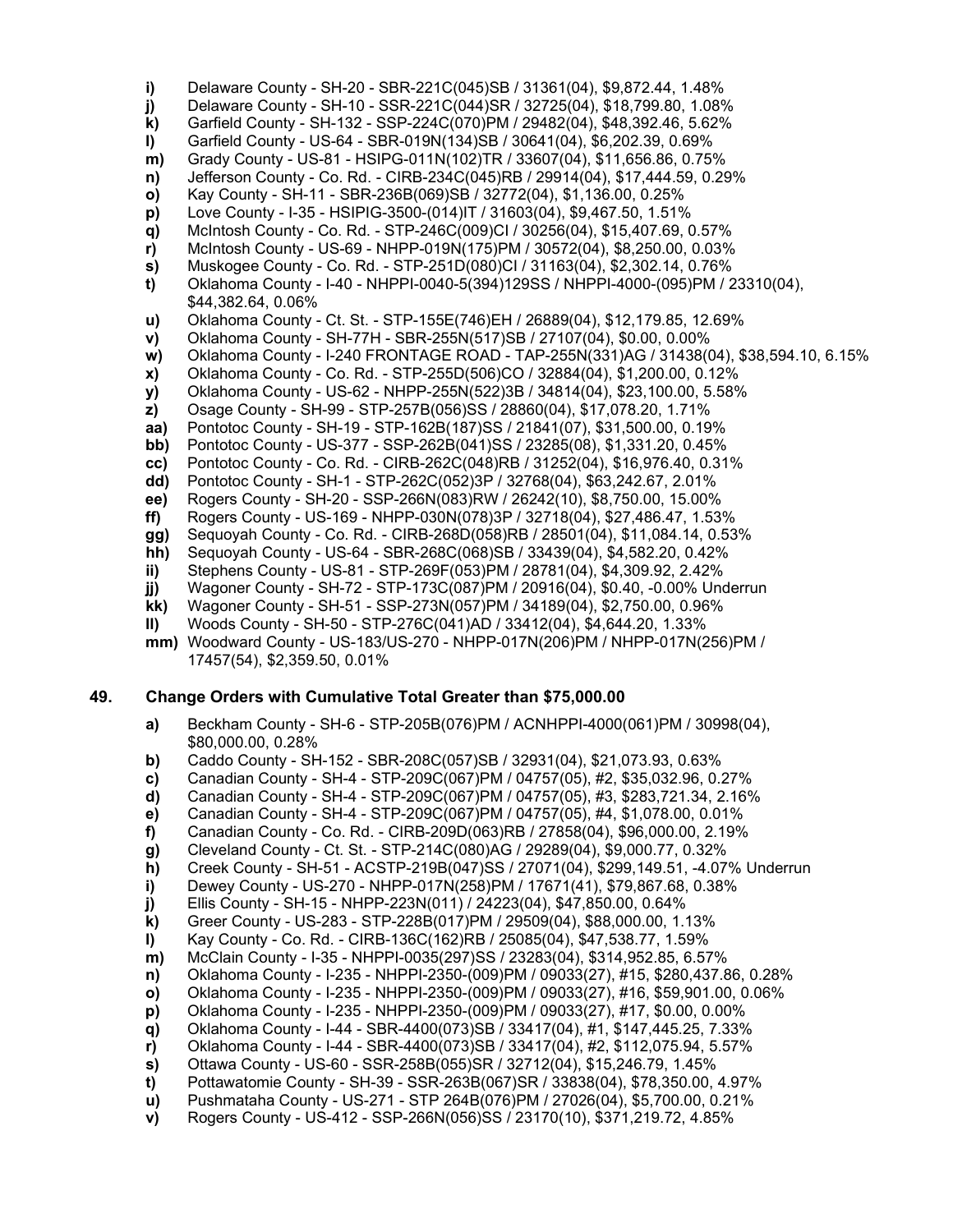- **w)** Tulsa County SH-51 NHPP-272N(205)PM / SSP-272N(206)PM / 11477(04), #4, \$675,000.00, 5.27%
- **x)** Tulsa County SH-51 NHPP-272N(205)PM / SSP-272N(206)PM / 11477(04), #6, \$184,917.20, 1.45%
- **y)** Tulsa County Ct. St. STP-172B(400)IG / 25212(04), \$54,426.20, 0.89%
- **z)** Tulsa County Ct. St. STP-172B(484)IG / 27291(04), \$20,003.25, 0.26%
- **aa)** Tulsa County SH-11 NHPPI-2440-(018)PM / NHPP-272N(245)PM / 29076(04), \$11,144.48, 0.13%
- **bb)** Tulsa County Ct. St. STP-272B(278)CI / 30703(04), \$277,569.84, 9.61%
- **cc)** Tulsa County I-244 SSP-272N(295)PM / 34487(04), \$8,178.21, 0.15%
- **dd)** Washington County US-60 SBR-274N(014)SB / 29825(04), \$5,000.31, 0.19%

ACTION: LaForge moved and Coburn seconded that the Item be approved as presented. MOTION: Carried by the following vote: AYES: Coburn, Grimsley, Freymiller, Shannon, McKown, Dyson, Alexander, LaForge and Peterson NAYES: None ABSENT: None

### **ITEMS PRESENTED BY THE COMPTROLLER DIVISION**

### **50. Proposed Bid Openings – Mr. Hackney, Project Funding Manager**

- **a)** Final June, 2021 Proposed Bid Opening
- **b)** Tentative July, 2021 Proposed Bid Opening
- **c)** Tentative August, 2021 Proposed Bid Opening

| ACTION:  | Peterson moved and Coburn seconded that the Item be approved as presented.            |
|----------|---------------------------------------------------------------------------------------|
| MOTION:  | Carried by the following vote:                                                        |
| AYES:    | Coburn, Grimsley, Freymiller, Shannon, McKown, Dyson, Alexander, LaForge and Peterson |
| NAYES: I | None                                                                                  |
| ABSENT:  | None                                                                                  |

### **ITEM PRESENTED BY THE OFFICE ENGINEER – Mr. Delce**

## **51. Awards**

- **a)** March 15, 2021 Emergency Bid Opening (Information Only)
- **b)** March 18, 2021 Regular Letting

| ACTION: | LaForge moved and Grimsley seconded that the Item be approved as presented.           |
|---------|---------------------------------------------------------------------------------------|
| MOTION: | Carried by the following vote:                                                        |
| AYES:   | Coburn, Grimsley, Freymiller, Shannon, McKown, Dyson, Alexander, LaForge and Peterson |
| NAYES:  | None                                                                                  |
| ABSENT: | None                                                                                  |

**Note:** *Chairmain McKown said he receives comments from people that says you Commissioners are just a rubber stamp up there; but I want everyone to know that all these items have been discussed in detail at the 9:00 & 10:00 o'clock Sub-Committee Meetings.* 

Secretary Gatz said I would certainly agree the relationship that the Department of Transportation has with the Transportation Commission is very interactive. It doesn't just all happen at the 11 o'clock meeting, we are in communication constantly during the month; and we certainly have detailed reviews and discussions at the Sub-Committee Meetings. So, it's a very comprehensive process that only culminates in the 11 o'clock full Commission Meetings; and I appreciate you acknowledging that, Mr. Chairman.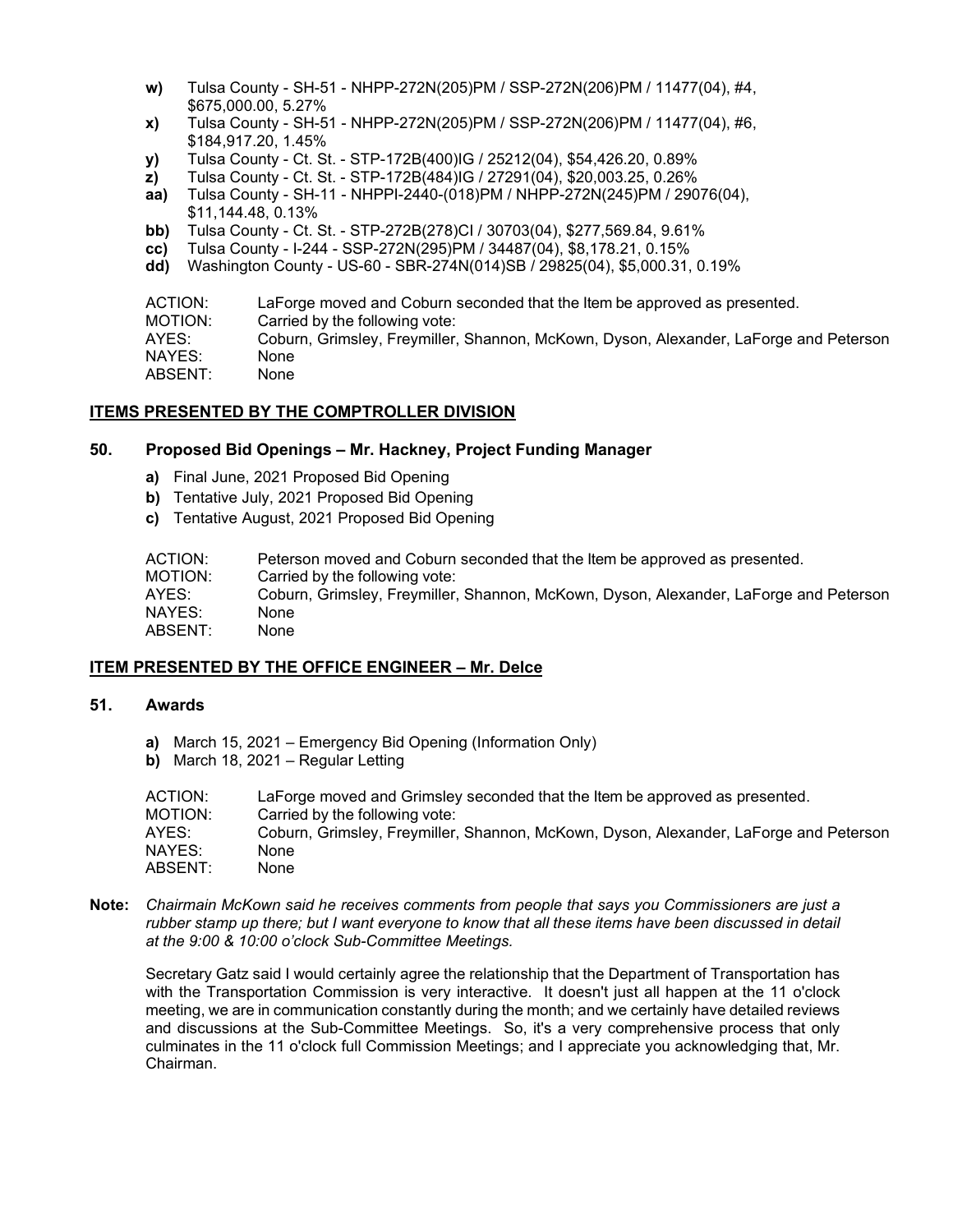## **ITEM PRESENTED BY THE DIRECTOR – Mr. Gatz**

## **52. Director's Report**

Secretary Gatz talked about Work Zone Safety Awareness; construction zones are a year-round occurrence; and in April, ODOT is bringing focus to this topic with education and awareness through advertising campaigns and public service announcements. This year in conjunction with our on-going safety program "Make Safety Stick – Everybody Click", we are implementing our "Work Zones in Bloom" campaign to emphasize this topic. We want to emphasize to the Public and draw attention to safety issues like seat belt use, distracted driving and basic roadway etiquette, to help reduce crashes and save lives. He then recognized Chief Engineer, Brian Taylor for a few words on this topic.

Chief Taylor added that there will be nearly 270 highway work zones statewide through the summer and that drivers must use extra caution in these areas that often have narrowed lanes, reduced speed limits, lots of workers and equipment near traffic. In the past 5 years, more than 1400 people were injured and 83 were killed in Oklahoma highway work zone crashes, including 2 ODOT workers. He outlined a series of activities through the month of April where the public can learn more about work zone safety. He then presented a Public Service Announcement audio that will air on radio and television throughout the month. He explained while worker safety is a huge concern, the Department is just as concerned about motorist safety as the number of motorists killed in construction zones is exponentially higher than the number of workers killed in the line of duty. The top 3 causes of work zone fatalities are: *speeding, following too closely, inattention at the wheel*; eliminating these dangerous driving habits will help keep you and others safe. We're urging motorists to plan their routes ahead of time, use their seatbelts, slow down, and put away the distractions. The best way not to get caught off guard in a work zone is to check before you go using our free Drive Oklahoma Mobile App, checking traffic advisories or a map of the current work zones at [www.odot.org;](http://www.odot.org/) or viewing current traffic conditions at [www.oktraffic.org.](http://www.oktraffic.org/)

Secretary Gatz thanked the Commission for approving a \$31 million project on US-75 in Tulsa. This is the final leg of the Tulsa Inner Dispersal Loop (IDL) and will be the final project on this vital component of Tulsa's Interstate System. Work will include full-depth pavement reconstruction, rehabilitation of several bridges and ramps and addition of new lighting on the IDL during the nearly 2-year project. The initial work began with funding provided by the Stimulus Program back in 2009.

Pavement conditions on our highways have deteriorated due to the extremely harsh winter conditions that we experienced. One emergency pavement repair project is currently underway in Tulsa on US-169 at SH-266. April, May, June are the months that we focus on pavement preservation projects and this year will be no exception. There have been additional funds funneled toward this type of work courtesy of the Corona Relief monies made available.

He said the Moderation Initiative is progressing; in fact, in March ODOT let 2 OTA projects. We are in the process of making some recommendations such as combining ODOT's Office of Mobility & Public Transit with our Rail Division; OTA is making changes to accommodate electronic tolling; and ODOT, OTA and OAC are looking at combining their Communication Units.

There is discussion going on at the federal level about reauthorization and the President's new American Jobs Plan for infrastructure. This is a \$2.3 trillion program that could result in \$621 billion for infrastructure including roads, bridges, transit, electric vehicles, etc. He noted that Oklahoma is in a good position to take advantage of any additional funding thanks to ODOT's short-range and long-range planning efforts.

He said that we are taking a hard look at and paying attention to the COVID-19 numbers; but as of now we are still planning on a virtual meeting for May. However, I believe that our Staff will return and present from our Commission Room, and the Commissioners can choose to participate in person if you so desire.

**NOTE:** *Commissioner Shannon inquired why an interchange project in his district at I-35/Hwy 9 kickoff meeting scheduled for March 22nd was cancelled. This project is a 3-4-year partnership between ODOT and the Chickasaw Nation. The focus of that project is really safety because, as you know, there are cars exiting on Highway 9 and it's causing congestion and back up on I-35. I know that this*  board, even previous to me being on the Commission, this plan was in place and the financing of the *plan includes \$17 million total for the project and I think \$10 million of that is actually being contributed*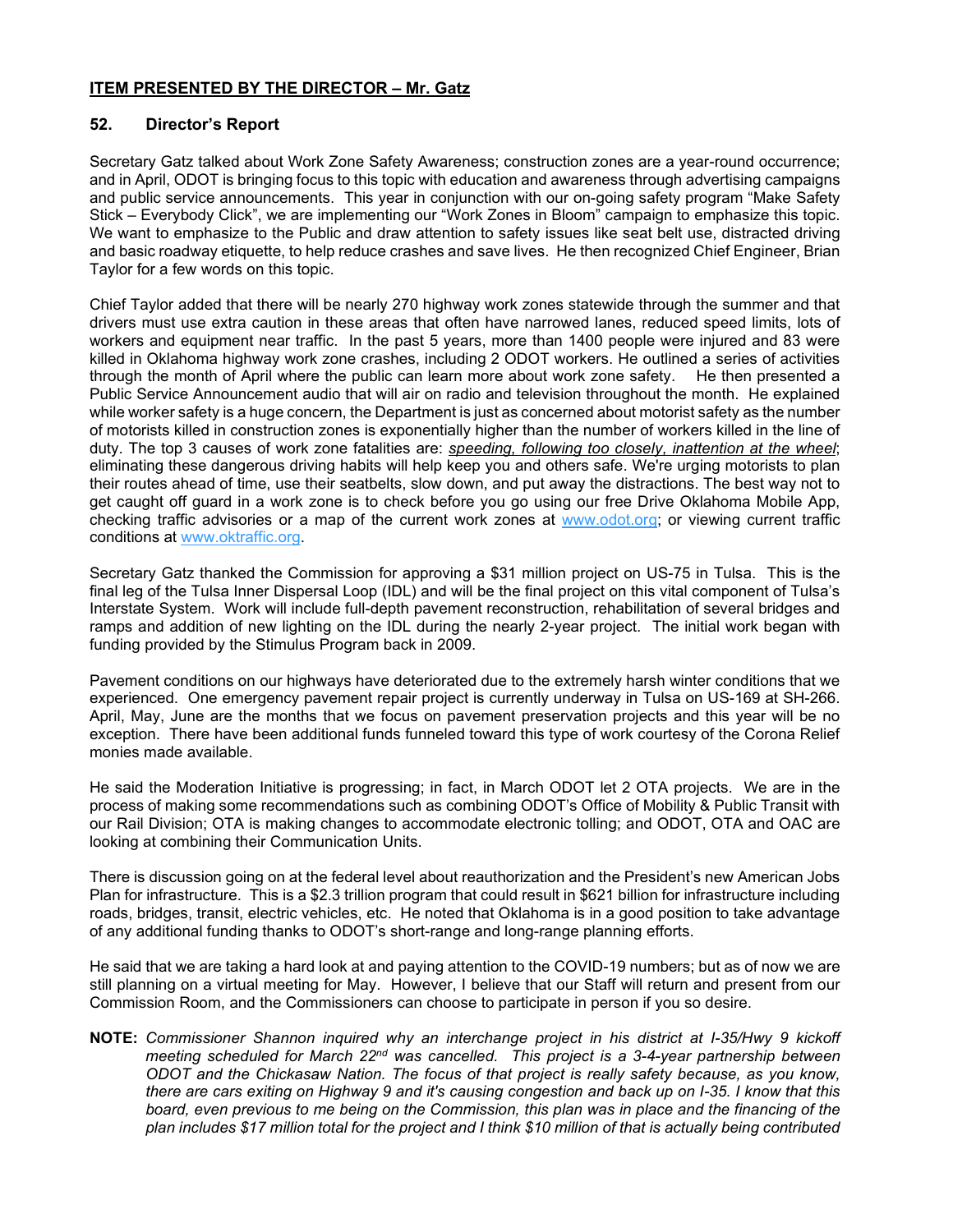*by the tribe. I have received numerous calls from constituents, legislative offices asking me why ODOT canceled that kickoff meeting on March 22nd; which basically would have put into motion that project that's on the 8 Year Work Plan and I've been told from a legislative office that it has been cited as a potential design change. I got to tell you, this gravely concerns me, because what I'm hearing, and I want to verify with you, is that this is coming from outside of ODOT and may in fact be coming from the Governor's office. And as you know, the 8 Year Work Plan, the purpose of it and its success even during my time in the legislature, one of the reasons I was such an advocate of the 8-year plan was because it essentially eliminated the influence of political agendas from the construction of highway projects in Oklahoma. So, my question to you Mr. Secretary and you have always been open and very forthright with this Commission, what is the status of this project and is there any political pressure being applied from anywhere regarding this project.*

Secretary Gatz said the Department is and has been working on a project there for many of years. It's taken on many different forms over that course of time; we affected some partial improvements down there when we reconstructed the bridge over Interstate 35. This is grinding through consideration of different alternatives at that location; and as you point out, one of which the Chickasaw Nation advanced for us to take a look at. We are working our way through that process; I think all parties agree that one of the things that can make that intersection and interchange work better are improvements on the local road system in the area. We are in discussions about what those local road improvements might look like and how the safety concerns, as you mentioned and point out, can be best served in that process. What we are going through now is the next iteration and the consideration of those different alternatives and concepts. The thing that I think is a little bit different is in the context of interactions with the tribal governments, I think that given all of the things that are new in the discussion, and that ranges from compacting to some of the things that are uncertainties in the McGirt case etc. are going to cause the Department to engage the Governor's office for advice and counsel on a regular basis as we work our way through tribal agreements. I think that's just, from our perspective, something that's going to be necessary because there are things going on in that world that the Department, with our focus as I like to say between the right of way fences, there are things that are going on in that world that we may not be aware of. So, it's going to require that we consult very closely with the Governor's office and that's absolutely happening. But again, with that particular location, we're grinding through some considerations of what alternatives might be. The Chickasaw certainly put one on the table that was worthy of consideration, but before we progress that consideration further, as a final concept, it's going to require that we go through that process because it would result in an agreement with the tribe to be able to pursue that as you point out. So, things are a little bit different, certainly not necessarily business as usual; but that's being predicated on a lot of the new things that are being dealt with, and that we were not dealing with before.

*Commissioner Shannon said if what I'm hearing you say is accurate that all tribal projects now, that are potential partnerships with ODOT are now receiving a different level of scrutiny, I suspect that all tribal leaders and citizens across the state would have a very important interest in knowing that. And I'd also say, lastly, if I'm coming across more indignant about this than I usually am, part of it is because I was completely blindsided by it. No one from ODOT notified me that there was an issue, either with the McGirt case; that there was an issue with this particular project; and that the meeting was canceled! So that's created some trust issues for me, from my perspective as a Commissioner, I've tried to certainly be a good partner and be supportive where I can, but at some point, we have to make sure that we are not allowing political pressure to creep into what has been a very, very successful plan.* 

*A VERY LENGTHY DISCUSSION ENSUED, AND DUE TO TIME CONSTRAINTS COMMISSIONER SHANNON REQUESTED THAN AN AGENDA ITEM BE PLACED ON NEXT MONTH'S AGENDA FOR SECRETARY GATZ TO PROVIDE INFORMATION ON EVALUATION OF AGREEMENTS WITH TRIBAL GOVERNMENTS ON HIGHWAY PROJECTS IN LIGHT OF THE EVOLVING IMPACTS OF THE RECENT MCGIRT VS OKLAHOMA RULING.*

**Information Only**: No Commission action required.

*Ms. Riddle reported that ODOT had been monitoring the public audio connection; and it was reported that the public audio connection has been maintained throughout the meeting.*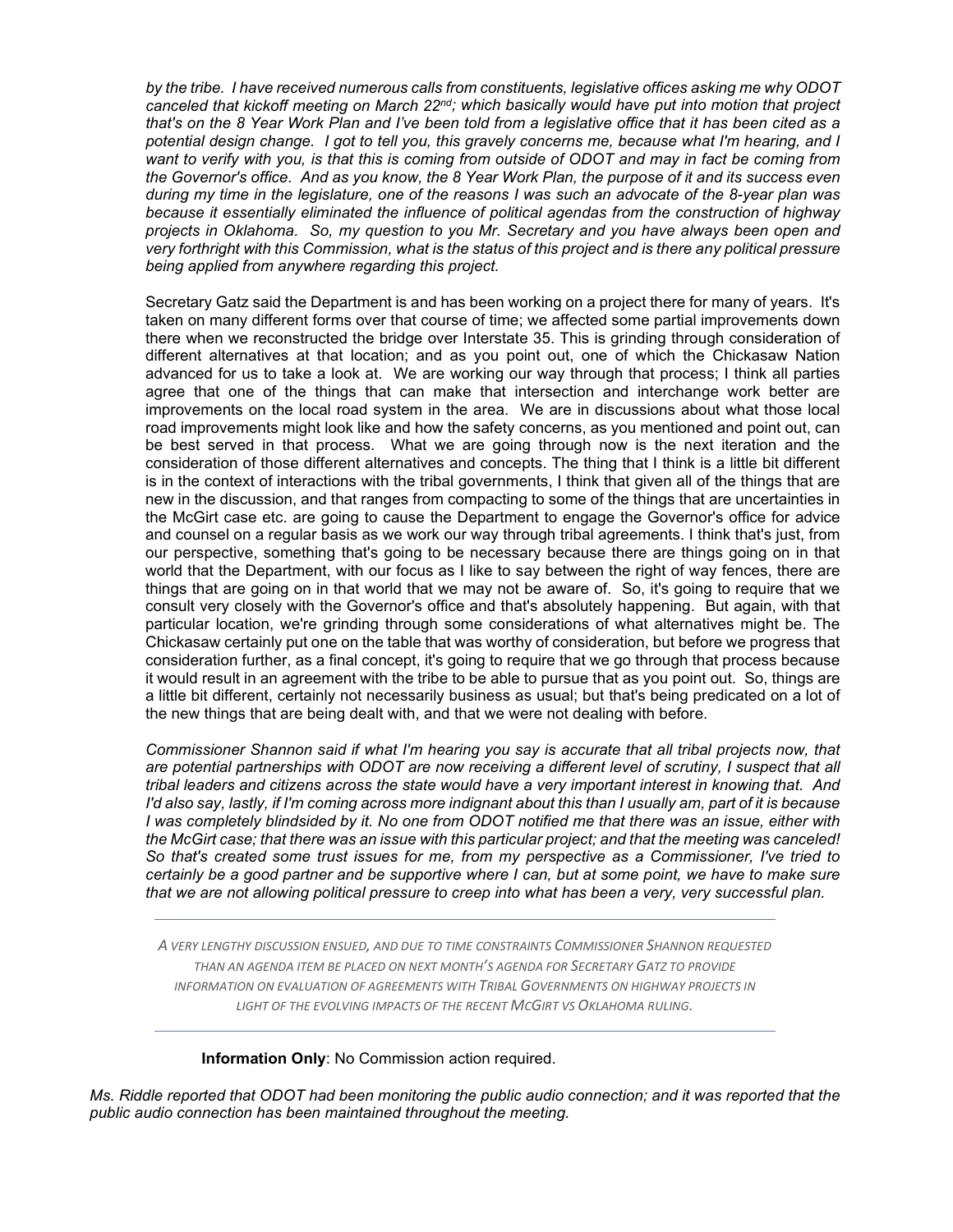## **ITEM PRESENTED BY COMMISSION CHAIRMAN**

## **53. Adjournment Motion**

| ACTION: | Shannon moved and Coburn seconded that the Meeting be adjourned.                      |
|---------|---------------------------------------------------------------------------------------|
| MOTION: | Carried by the following vote:                                                        |
| AYES:   | Coburn, Grimsley, Freymiller, Shannon, McKown, Dyson, Alexander, LaForge and Peterson |
| NAYES:  | None                                                                                  |
| ABSENT: | None                                                                                  |

## **Meeting adjourned at 12:02 p.m.**